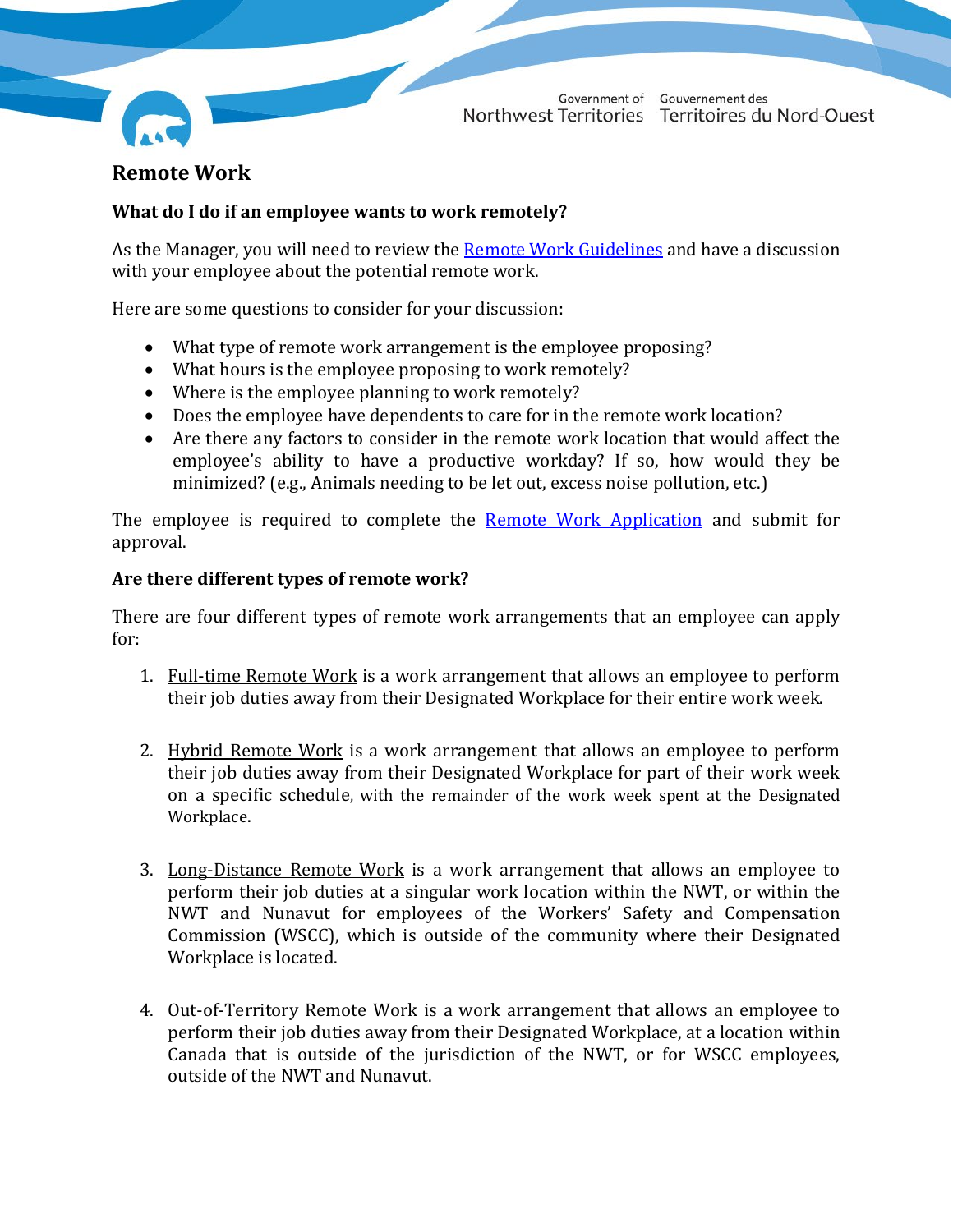

## **Is there a minimum and maximum length of time for a Remote Work Agreement?**

A formal Remote Work Agreement is required for remote work over 21 business days and the duration of an individual Remote Work Agreement shall not exceed two (2) years. Employees working under a Remote Work Agreement may apply for another Remote Work Agreement to begin upon conclusion of their existing agreement, however if the cumulative duration of the Remote Work Agreements is in excess of two (2) years, approval from the Deputy Minister of Finance is required.

A Remote Work Agreement must be evaluated in accordance with the schedule outlined in the Remote Work Application.

#### **How do I assess whether remote work is suitable?**

There are specific approval criteria that the employee must meet to be considered for remote work:

1. Job Suitability

Here are some things to consider when assessing if an employee's job is suitable for remote work:

- Are the job position and duties compatible with an offsite location and where applicable, alternate/flexible work schedule?
- Does the nature of the job require the employee to have daily face-to-face contact with a supervisor, other employees, clients or the general public?
- If the job involves the review, analysis, creation or processing of documents, records, or files, are they able to be securely transmitted or transported between the Designated Workplace and the Remote Work Site?
- Does the nature of the job require the employee to have a secured storage location for files, documents or records at the Designated Workplace or Remote Work Site?
- Will the nature of the job result in the GNWT or the employee incurring any unreasonable costs?

#### 2. Employee Suitability

Here are some things to consider when assessing if an employee is suitable for remote work:

- Does the employee have a history of strong job performance?
- Is the employee capable of working independently with minimal supervision?
- Is the employee reliable, responsible, flexible and trustworthy?
- For the purposes of Remote Work, does the employee have the organizational and time management skills in order to work effectively and efficiently remotely?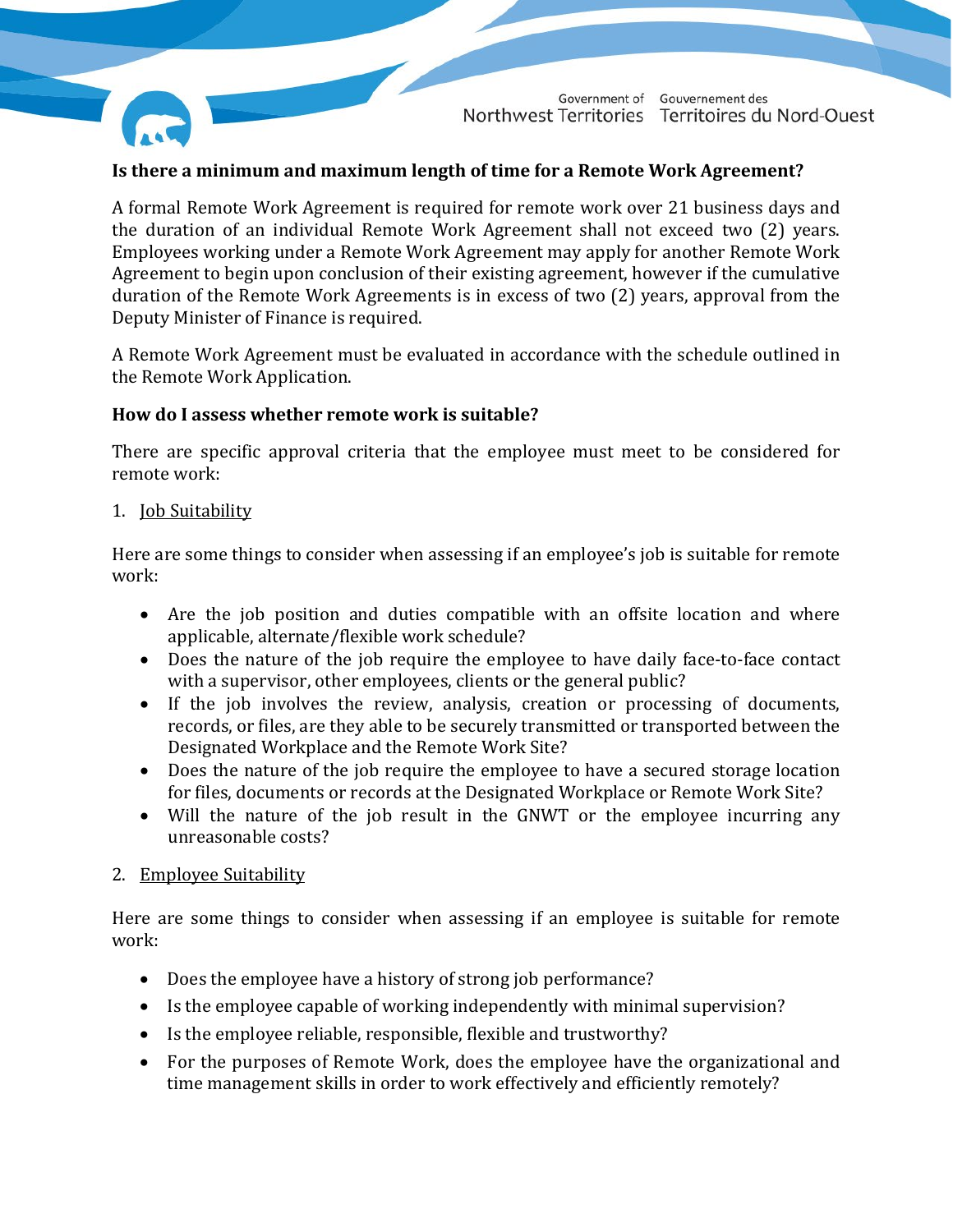

- Is the employee comfortable and efficient with technology and computer applications, and are they able to troubleshoot technology issues with minimal or remote support?
- Has the employee completed relevant training such as Information Security training or Access to Information and Protection of Privacy training?

### 3. Remote Work Site Suitability

Here are some things to consider when assessing if an employee's proposed remote work site is suitable for remote work:

- Does the site have appropriate furnishings (adjustable office chair, table/desk etc.)?
- Does the site meet security requirements (e.g., storage of hard copy and electronic materials)?
- Does the site meet the GNWT's workplace health and safety requirements?
	- o Smoke alarm
	- o Fire extinguisher
	- o First aid kit
	- o Surge protection
- Does the site have secure, reliable internet access to so the employee is able to perform their regular work functions?
- Does the employee have any dependents to care for at the Remote Work Site?
- If yes, does the employee have alternate care arrangements in place for their dependents or has the employee provided adjusted proposed hours or a work plan to incorporate care requirements for the dependents?

# **How does a remote work request get approved?**

Here are the steps required to have a request for remote work approved.

- 1. The employee completes the Remote Work Application indicating their suitability for a Remote Work arrangement, including their proposed hours.
- 2. The employee submits the completed Remote Work Application to their supervisor, who determines whether the position and the employee are suitable for a Remote Work Agreement, based on the existing criteria and appropriate supports required for Remote Work.
- 3. If Remote Work is determined to be a suitable arrangement for the employee, the supervisor and employee develop an agreement outlining specific considerations for Remote Work including effective dates, scheduled hours for Remote Work, as well as what equipment is necessary for the arrangement.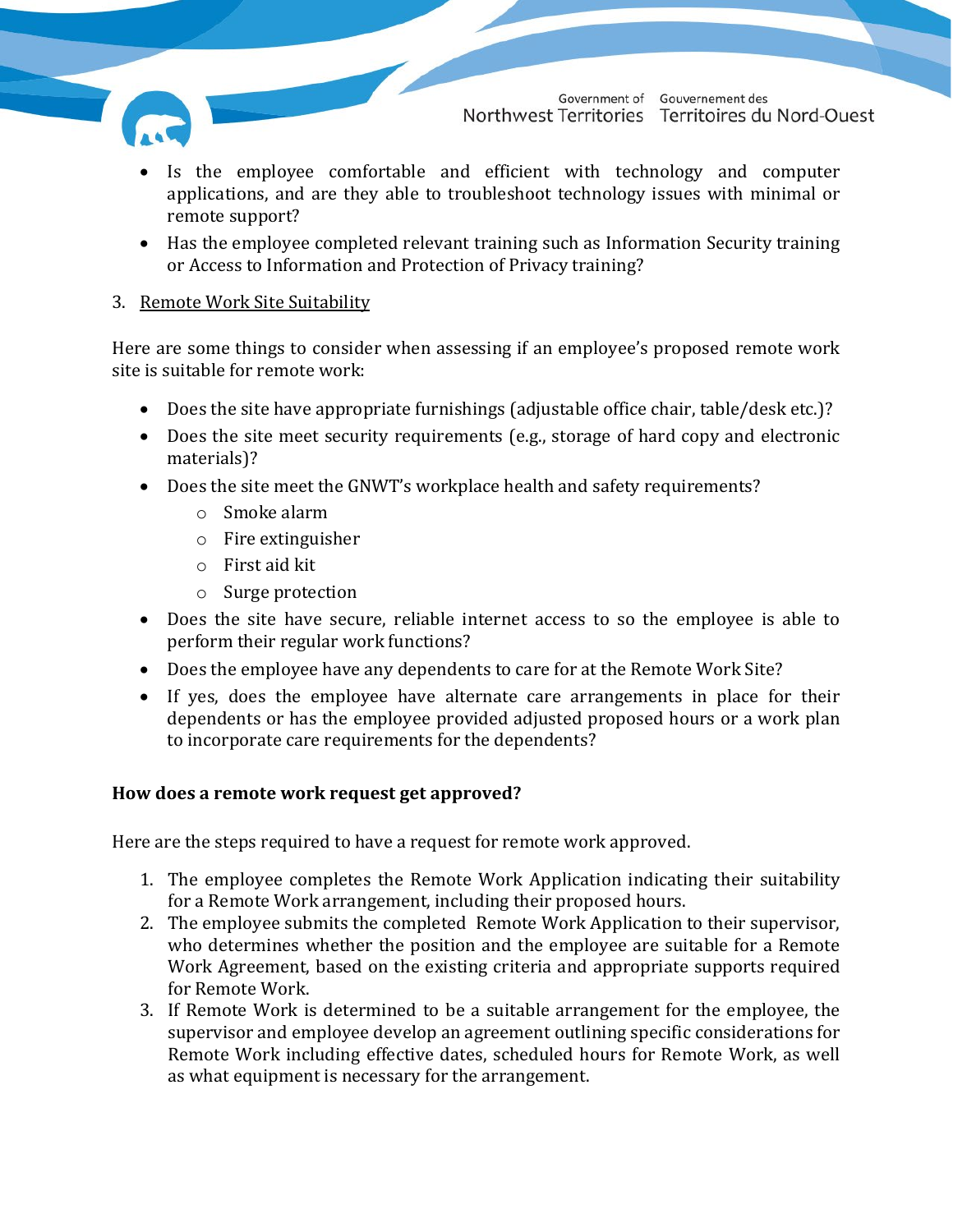

- 4. A Remote Work Health and Safety Self-Assessment Checklist must also be completed with the Application, or within 30 days of receiving conditional approval, to identify any potential health and safety concerns, including appropriate ergonomic set-up at the Remote Work Site. Photographs of the Remote Work Site must be provided with the Remote Work Health and Safety Self-Assessment Checklist.
- 5. Once the Agreement is completed, with all supporting documents attached, and signed by the employee and supervisor, the supervisor submits the package to the Deputy Head for final approval. Remote Work Agreement approvals are made at the discretion of the Deputy Head, in consultation with the employee's direct supervisor(s).
- 6. Applications requesting Out-of-Territory Remote Work are submitted to the Deputy Head, who reviews the application package and makes a recommendation to the Deputy Minister of Finance. Out-of-Territory Remote Work Agreement approvals are made at the discretion of the Deputy Minister of Finance, in consultation with the employee's Deputy Head.
- 7. Once an application package is approved and signed by the applicable GNWT personnel, a copy of the Remote Work Agreement is shared with the employee who then signs the Agreement and the completed Agreement is shared with an HR Representative for storage in the employee's personnel file.
- 8. Remote Work Applications submitted without a completed [Health and Safety Self-](https://my.hr.gov.nt.ca/sites/myhr/files/Remote%20Work%20Appendix%20C%20-%20Work%20from%20Home%20Safety%20Assessment_Fillable.pdf)[Assessment Checklist,](https://my.hr.gov.nt.ca/sites/myhr/files/Remote%20Work%20Appendix%20C%20-%20Work%20from%20Home%20Safety%20Assessment_Fillable.pdf) including photographs, may be conditionally approved. In such cases, the employee has 30 days to provide the completed Checklist and photographs for consideration for the Agreement to be approved. If, based on the Health and Safety Self-Assessment Checklist and photographs, the Remote Work Site is deemed inappropriate, the conditional approval may be revoked.
- 9. For unionized positions, a copy of the signed Remote Work Agreement is also provided to the UNW.

# **What if a remote work request is not suitable?**

If the department is unable to approve the Remote Work request for operational reasons, the department may propose modifications to the request to better meet the needs of both parties. If the case involves an emergency situation, reasonable efforts will be made to accommodate the employee's Remote Work arrangement.

When a formal request for Remote Work is refused, the department will provide the employee with a written notification outlining the reason(s) for the refusal.

# **How do I manage an employee who is working remotely?**

Here are some tips for managing remote employees: [Tips for Managers -](https://my.hr.gov.nt.ca/sites/myhr/files/Tips%20for%20Managers%20-%20Managing%20Remote%20Employees%2018%20March%202020.pdf) Managing Remote [Employees.](https://my.hr.gov.nt.ca/sites/myhr/files/Tips%20for%20Managers%20-%20Managing%20Remote%20Employees%2018%20March%202020.pdf)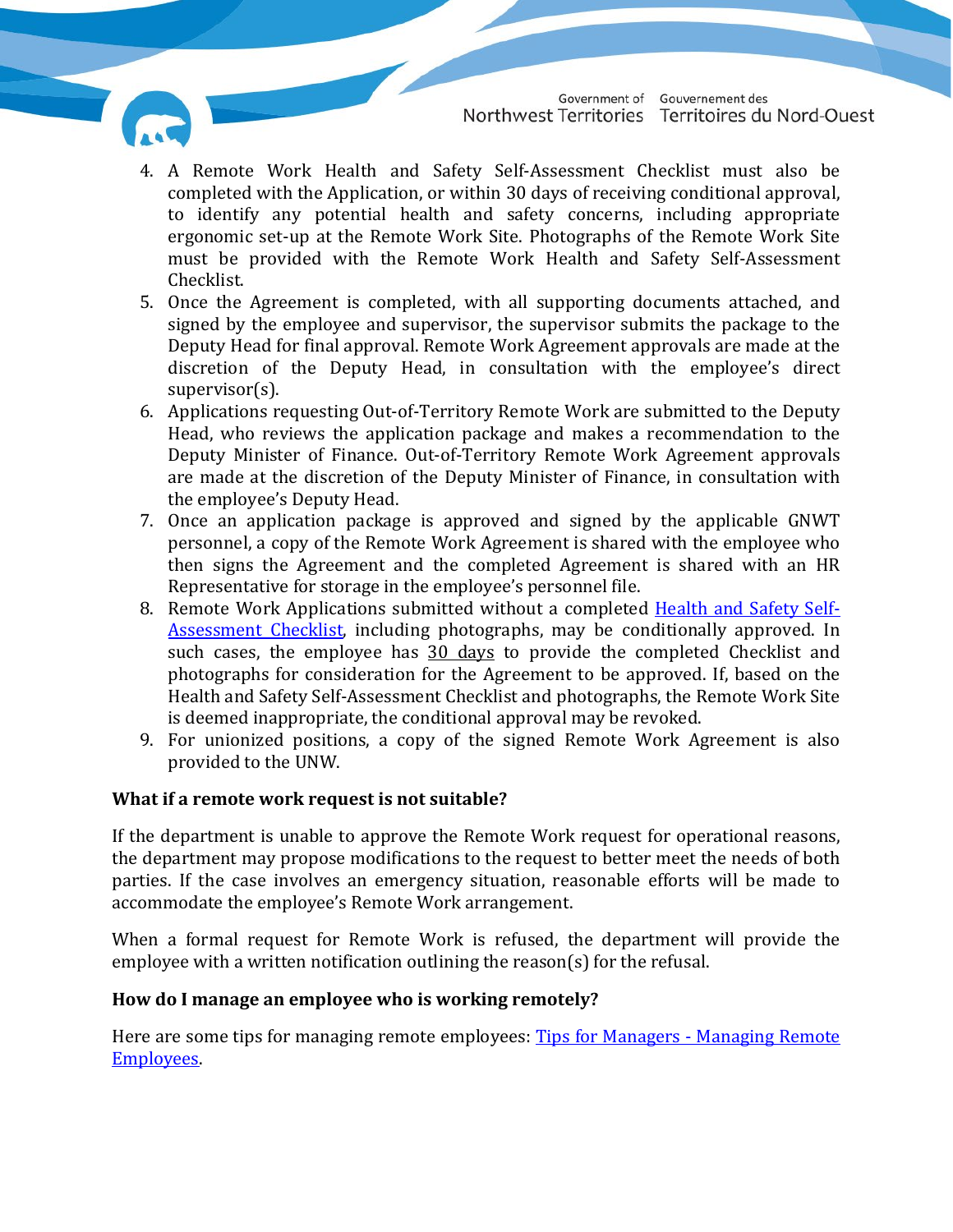

Government of Gouvernement des Territoires du Nord-Ouest Northwest Territories

**What are my responsibilities as a Manager when an employee is approved for remote work?**

#### **General**

- The department must ensure that the employee understands the terms and conditions of Remote Work, and that they have read and understand the appropriate related Policy, guidelines, and associated documents.
- The department must ensure that all appropriate factors have been addressed prior to approving Remote Work Agreements, and that processes and procedures are in place for employees who wish to request a Remote Work arrangement.
- The department must ensure that any Remote Work arrangements lasting longer than 21 business days are formalized with a Remote Work Agreement, signed by the employee, supervisor and Deputy Head.
- The department must execute proper judgment to evaluate the case for Remote Work and must ensure that Remote Work is not used where existing policies that address time away from work are more appropriate, such as sick leave, vacation leave or any other leave provisions.
- The employer's insurance covers work and work activities carried out in good faith, and equipment owned by the GNWT.

Health and Safety Considerations

- The department must ensure that the Remote Work Site meets health and safety standards by reviewing and evaluating the Remote [Work Health and Safety Self-](https://my.hr.gov.nt.ca/sites/myhr/files/Remote%20Work%20Appendix%20C%20-%20Work%20from%20Home%20Safety%20Assessment_Fillable.pdf)[Assessment Checklist](https://my.hr.gov.nt.ca/sites/myhr/files/Remote%20Work%20Appendix%20C%20-%20Work%20from%20Home%20Safety%20Assessment_Fillable.pdf) and photographs submitted by the employee.
- The department must ensure that the Remote Work Site conforms to the *NWT Safety Act*, Occupational Health and Safety Regulations, and the GNWT Occupational Health and Safety Policy.
- The department must ensure employees receive appropriate health and safety training suitable for their work prior to a Remote Work arrangement being initiated.
- The department must also ensure, if applicable, that the employee is familiar with the WSCC Codes of Practice *Working Alone* document as well as any departmentspecific OHS program. In such cases, the supervisor must also, in conjunction with the employee, prepare written procedures for ensuring the employee's safety when working alone
- The supervisor will review the employee's regular Remote Worksite Health and Safety Inspections and forward them to the appropriate Occupational Health and Safety representative.
- The department may need to coordinate an OHS committee inspection of the Remote Work Site in the event one is required following a serious incident, a near miss, or as directed by a WSCC Safety Inspector.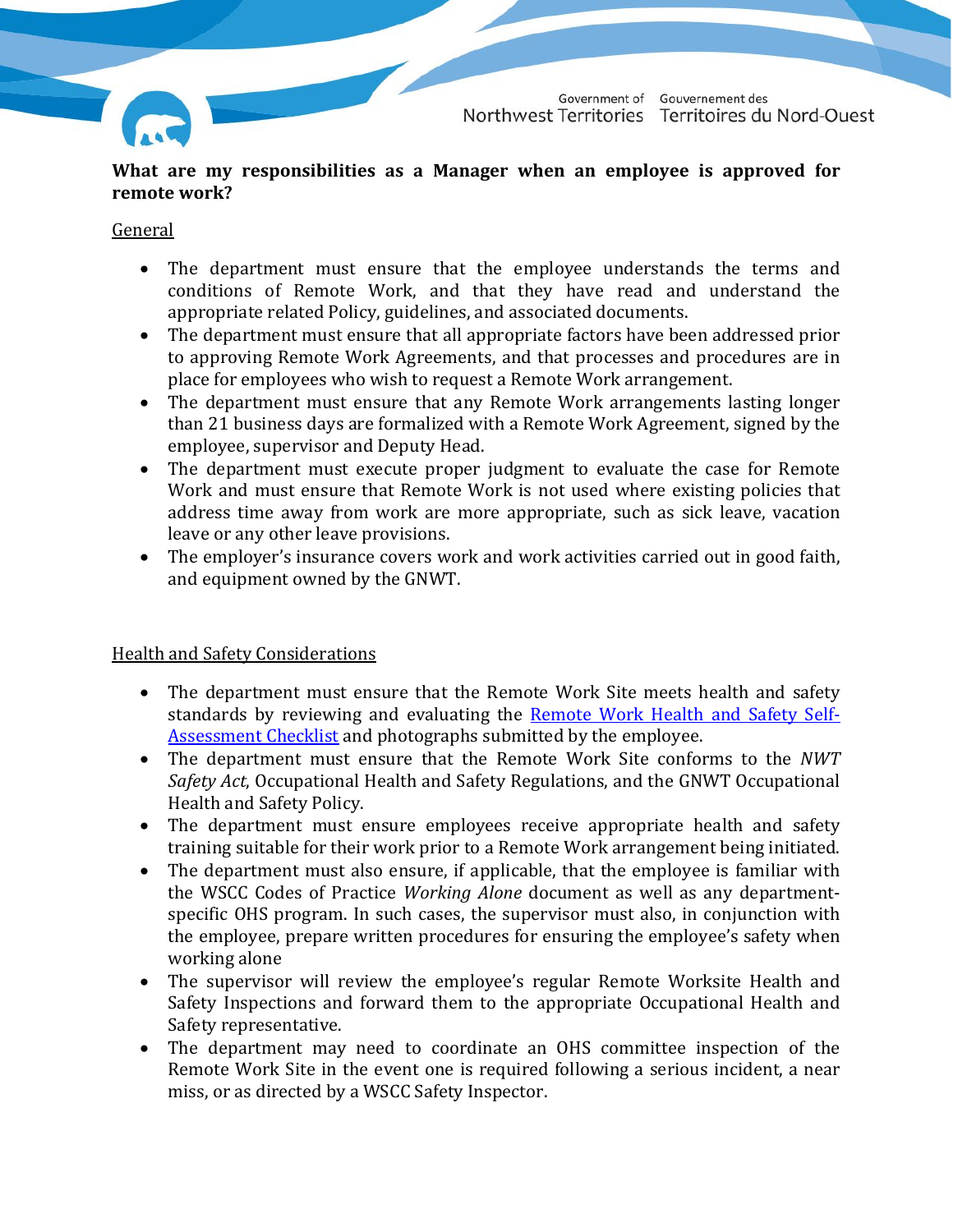

- As part of the Remote Work Agreement, the supervisor and employee must establish safeguards to protect the confidentiality of government files, documents, and materials, both hard copy and electronic. This includes provisions for the appropriate storage, transport, return and disposal of confidential materials and electronic and physical records, as required.
- The department must ensure that the employee has read and understands the *Internet Use Policy*, *Email Use Policy*, *Recorded Information Management Policy*, and *Management of Electronic Information Policy* before allowing them access to GNWT networks, programs, and government records.
- The department is responsible for maintaining an inventory of all government information (records) that are located at the Remote Work Site and, in conjunction with the employee, ensuring that they are returned to the Designated Workplace upon the completion of the Agreement.

### Equipment and Furniture

- While other requirements may vary, the department must provide the employee with a dedicated GNWT-owned computer (and applicable computer accessories), as configured and maintained by the Technology Service Centre (TSC).
- All other equipment (such a mobile phone or printer) will be determined by the department, based on the requirements of the position and must be pre-approved by the Deputy Head.
- Access to GNWT-owned equipment and property is to be limited solely to the Remote Work employee for the purposes of conducting GNWT business.
- The employer will assume the responsibility for normal maintenance and repair of GNWT-owned equipment.
- The department is responsible for maintaining an inventory of all GNWT-owned that is located at the Remote Work Site and, in conjunction with the employee, ensuring that it is returned upon the completion of the Agreement.

# Costs and Expenses

- The department is responsible for covering the costs of standard issued electronic devices required for Remote Work.
- The department is responsible for paying all reasonable expenses, as determined by the department, and as required of the position.
- The department must ensure that the Remote Work Agreement does not generate ongoing additional costs that would not be created in the employee's Designated Workplace.
- Employees are required to present themselves on their own time, at their own expense to their Designated Workplace. If the employee is required to report to a location away from their Remote Work Site or their Designated Workplace, the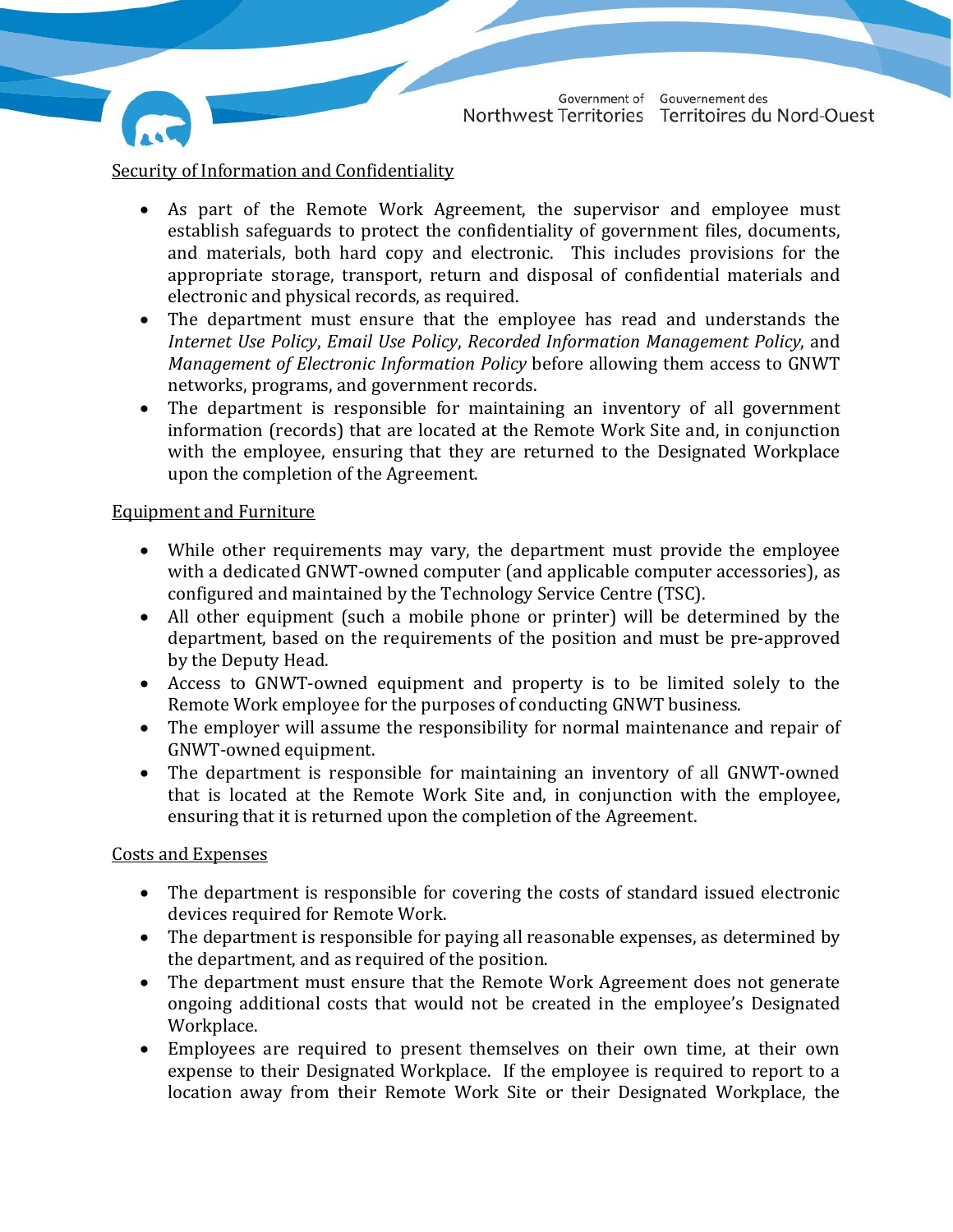

department is responsible for covering any costs associated with travel. Costs are not to exceed the Duty Travel requirements, as outlined in their terms of employment, from their Designated Workplace.

# Technical Considerations

- The department will coordinate the installation, upgrading, maintenance and removal of hardware, software, virus protection and peripheral equipment, as necessary.
- Technology support services will be provided remotely or may require the employee to bring the electronic device to a government location for service.

### Performance Development

- The supervisor must ensure transparency and consistency when carrying out Performance Development. Performance Document manager evaluations shall not differ solely on the basis of the employee's work location.
- The department must regularly review and evaluate the Remote Work Agreement to ensure continued operational and employee compliance and to address any workrelated problems.
- It is recommended that performance reviews take place on a more frequent basis at the beginning of the Remote Work Agreement, and more periodically thereafter. A supervisor may require more regular performance reviews, should they decide that it is necessary.
- It is recommended that the supervisor and employee establish an open line of communication and set weekly check ins to monitor progress on current projects.
- If the supervisor notices a decline in the employee's productivity or work quality, they should address their concerns with the employee, so that they work together to identify any barriers and develop strategies and solutions. If the employee's work quality declines below an acceptable level, the department will reevaluate the Remote Work Agreement to determine if changes can be made or if the Agreement needs to be terminated.

# **How do I determine what a reasonable expense is?**

A reasonable expense is one that would be incurred if the employee was working at their Designated Workplace (i.e., purchase of notebook, pens, stapler, etc.).

If the Remote Work Site is located near the Designated Workplace, it might make more sense for the employee to continue to use consumable office supplies from the Designated Workplace.

Except in Accommodation situations, employees are responsible with furnishing their Remote Work Site.

# **Is there a limit to how many employees can work remotely at any one time?**